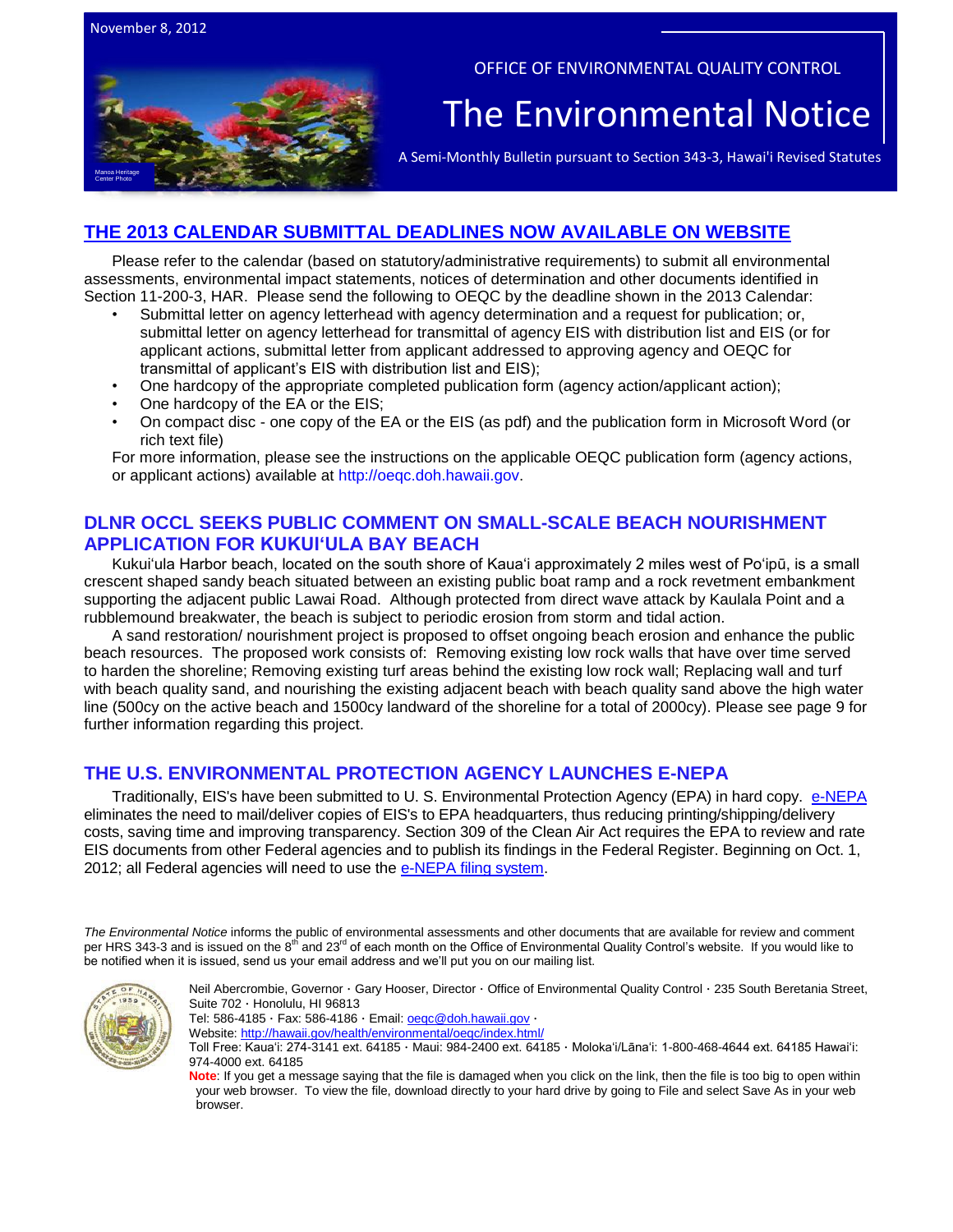| O'AHU (HRS 343)                                                                                                                                                                                    |  |
|----------------------------------------------------------------------------------------------------------------------------------------------------------------------------------------------------|--|
|                                                                                                                                                                                                    |  |
|                                                                                                                                                                                                    |  |
| KAUA'I (HRS 343)                                                                                                                                                                                   |  |
| 3. County of Kaua'i, Water Plan 2020 Projects: Construct Kilauea Tank and                                                                                                                          |  |
| <b>NEPA NOTICE</b>                                                                                                                                                                                 |  |
|                                                                                                                                                                                                    |  |
|                                                                                                                                                                                                    |  |
|                                                                                                                                                                                                    |  |
| <b>COASTAL ZONE MANAGEMENT NOTICES</b>                                                                                                                                                             |  |
| <b>SHORELINE NOTICES</b>                                                                                                                                                                           |  |
|                                                                                                                                                                                                    |  |
|                                                                                                                                                                                                    |  |
|                                                                                                                                                                                                    |  |
| <b>CONSERVATION DISTRICT NOTICES</b>                                                                                                                                                               |  |
| 1.                                                                                                                                                                                                 |  |
| 2.                                                                                                                                                                                                 |  |
| <b>Small Scale Beach Nourishment Application</b>                                                                                                                                                   |  |
| 3.                                                                                                                                                                                                 |  |
| <b>FEDERAL NOTICES</b>                                                                                                                                                                             |  |
| 1. Notice of Proposed Consent Decree Under the Clean Air Act - United States v. County of Maui, Hawaii,                                                                                            |  |
| 2. Notice of November 15, 2012, Meeting for NA Hoa Pili O Kaloko-Honokohau National Historical Park                                                                                                |  |
|                                                                                                                                                                                                    |  |
| 3. Endangerd and Threatened Wildlife and Plants: Notice of 12-Month Finding on a Petition to List the<br>Bumphead Parrotfish as threatened or Endangered Under the Endangered Species Act (ESA) 11 |  |
| 4. Pesticide Emergency Exemptions: Agency Decisions and State and Federal Agency Crisis Declarations . 11                                                                                          |  |
|                                                                                                                                                                                                    |  |
| $\frac{1}{2}$                                                                                                                                                                                      |  |

**GLOSSARY** ............................................................................................................................................................. 12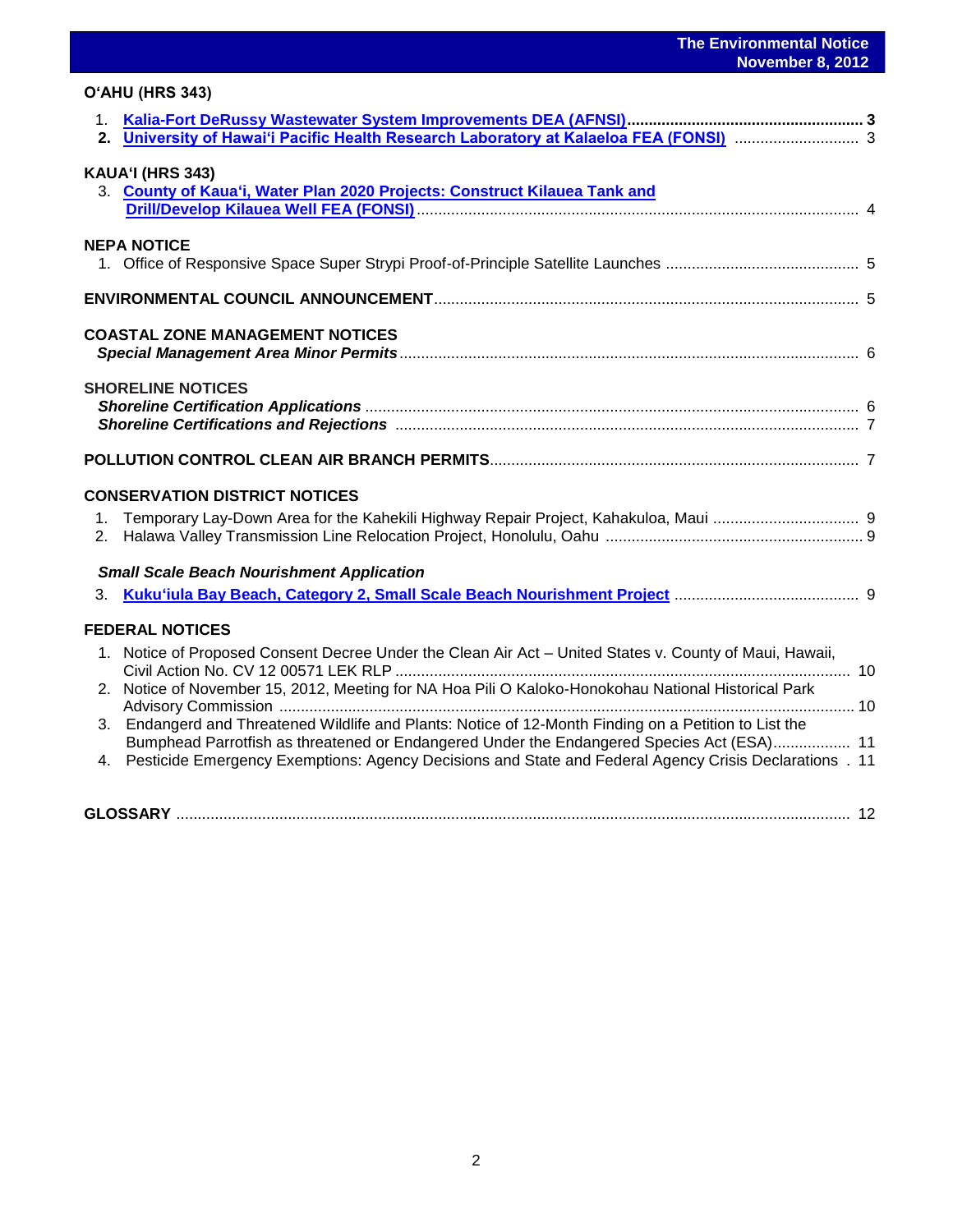# **OʻAHU (HRS 343)**

## **1. [Kalia-Fort DeRussy Wastewater System Improvements DEA \(AFNSI\)](http://oeqc.doh.hawaii.gov/Shared%20Documents/EA_and_EIS_Online_Library/Oahu/2010s/2012-11-08-DEA-Kalia-Fort-DeRussy-Wastewater-System-Improvements.pdf)**

| Island:            | Oʻahu                                                     |
|--------------------|-----------------------------------------------------------|
| District:          | Waikiki                                                   |
| TMK:               | $(1)$ 2-6-005:001 (por.)                                  |
| <b>Permits:</b>    | <b>Special District (Minor)</b>                           |
| <b>Applicant:</b>  | Hilton Hawaiian Village Beach Resort & Spa,               |
|                    | 2005 Kalia Road, Honolulu, HI 96815                       |
|                    | Contact: Gerard C. Gibson, (808) 949-4321                 |
| <b>Approving</b>   |                                                           |
| Agency:            | City and County of Honolulu, Department of                |
|                    | Environmental Services, 1000 'Ulu'ohia Street,            |
|                    | Suite 308, Kapolei, HI 96707                              |
|                    | Contact: Jack Pobuk, (808) 768-3464                       |
| <b>Consultant:</b> | Group 70 International, Inc. 925 Bethel Street,           |
|                    | 5 <sup>th</sup> Floor, Honolulu, HI 96813                 |
|                    | Contact: Jeffrey H. Overton, (808) 523-5866               |
| <b>Status:</b>     | Statutory 30-day public review and comment period starts, |
|                    | comments are due on December 10, 2012. Send comment       |



ents to the applicant, approving agency and consultant.

The City and County of Honolulu, Department of Environmental Services has identified sewer system improvements to accommodate the Hilton Hawaiian Village (HHV) Master Plan, Hale Koa Hotel and sewer flows from the service area between the Ala Wai Canal, Kalakaua Avenue and Fort DeRussy. The proposed system improvements include:

The existing 1950's 12-inch diameter sewer line in Kalia Road will be replaced with a new 21-inch diameter sewer line. The replacement sewer line will begin at the intersection of Paoa Place and Kalia Road and end at the intersection of Ala Moana Boulevard and Kalia Road. The existing 16-inch diameter sewer line, which traverses across Fort DeRussy in a sewer line easement, would be cut and plugged at the Ala Moana Boulevard and Kälia Road intersection;

The existing 1960's 24-inch diameter sewer line on Ala Moana Boulevard and Kalakaua Avenue will be replaced by a 30-inch diameter sewer line. The replacement sewer line will begin at the intersection of Kalia Road and Ala Moana Boulevard and end at the Fort DeRussy WWPS. Work at Fort DeRussy will be contained within a City sewer line easement.

The project will help the City to meet the 2010 Wastewater Consent Decree with U.S. Environmental Protection Agency. The project will also provide capacity for the HHV Master Plan improvements, including a new Timeshare Tower.

## **2. [University of Hawaii Pacific Health Research Laboratory at Kalaeloa \(FEA\) FONSI](http://oeqc.doh.hawaii.gov/Shared%20Documents/EA_and_EIS_Online_Library/Oahu/2010s/2012-11-08-FEA-University-of-Hawaii-Pacific-Health-Research-Laboratory-at-Kalaeloa.pdf)**

| Island:         | Oʻahu                                            |
|-----------------|--------------------------------------------------|
| District:       | 'Ewa                                             |
| TMK:            | Portion of 1-9-1-13:045                          |
| <b>Permits:</b> | HCDA: Plan Review Use, Site Development          |
|                 | Plan Submittal Process; City & County of         |
|                 | Honolulu: Building Permit, Grading Permit,       |
|                 | Industrial Wastewater Discharge Permit; State    |
|                 | of Hawai'i Air Quality Permit (if required based |
|                 | on design elements), NPDES General Permit        |
|                 | for Storm Water Control in Construction          |
|                 | Activities; State of Hawai'i Permit for Import   |
|                 | and Possession of Micro-organisms; Federal       |

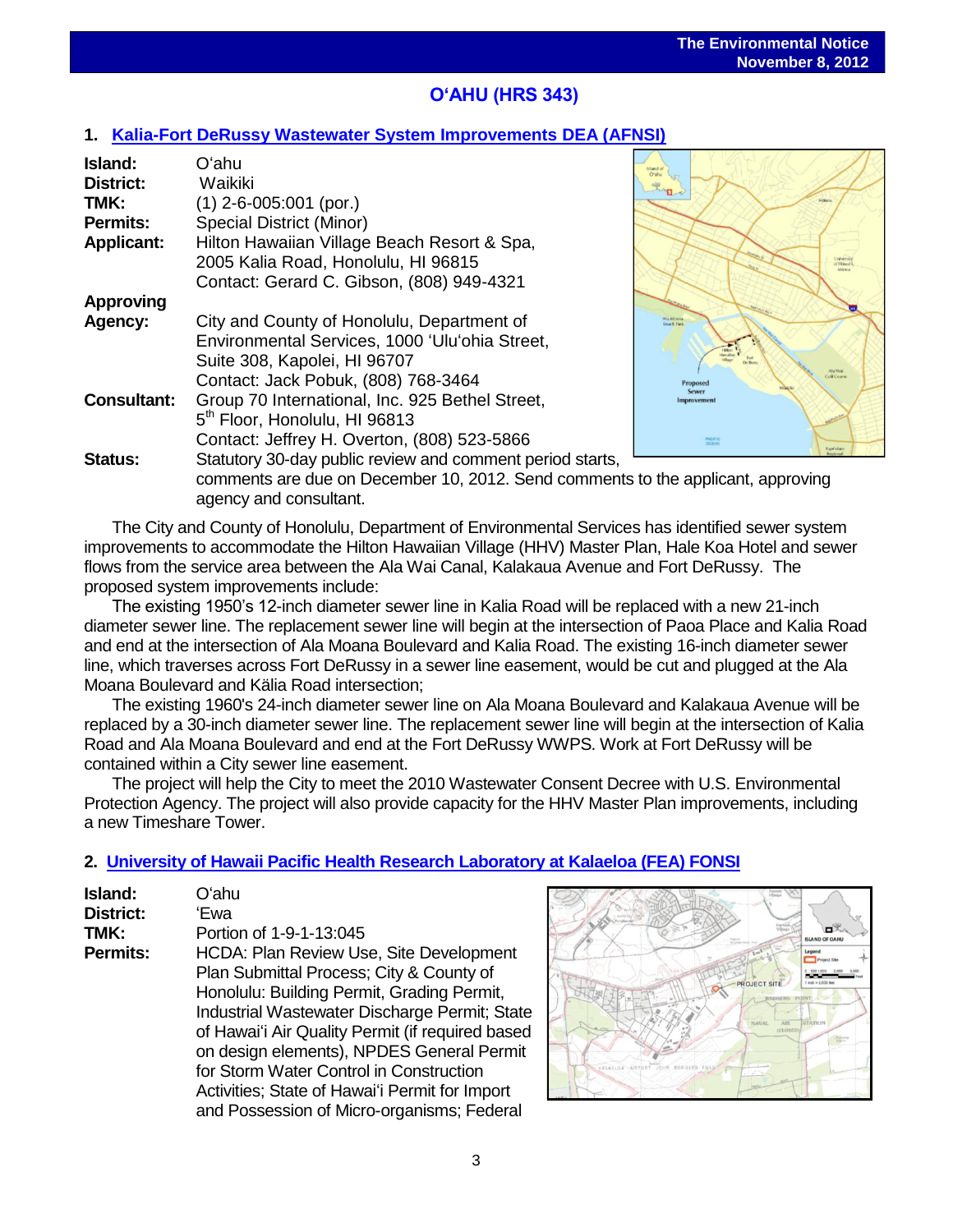Control of Select Agents: USDA and CDC; Federal Rules of Transportation of Agents: DOT/IATA; University of Hawaiʻi Radiation Equipment Licensure

#### **Proposing/ Determination**

| Agency:            | University of Hawai'i, Office of Vice President of Research, Suite 201, 2800 Woodlawn |
|--------------------|---------------------------------------------------------------------------------------|
|                    | Drive, Honolulu, HI 96822                                                             |
|                    | Contact: Mr. Keith Mattson, (808) 956-2277 or Dr. Vassilis Syrmos, (808) 956-7837     |
| <b>Consultant:</b> | Wilson Okamoto Corporation, 1907 S. Beretania Street, Suite 400, Honolulu, HI 96826   |
|                    | Contact: Mr. Earl Matsukawa, (808) 946-2277                                           |
| <b>Status:</b>     | Finding of No Significant Impact Determination                                        |

NIH, through the National Institute of Allergy and Infectious Diseases, is providing a grant to the UH to partially fund the construction of the UH PHRL, a Regional Biosafety Lab. The proposed UH PHRL would be devoted to researching and detecting emerging infectious diseases, as well as developing rapid and more accurate diagnostic tests, drugs and vaccines for emerging and re-emerging infectious diseases in the Asia-Pacific region. This work is especially vital, given Hawaii's position as the gateway to the United States for travelers from throughout the Asia-Pacific region, making it vulnerable to the introduction of exotic pathogens.

The proposed project site encompasses an approximately two acre portion of Tax Map Key (TMK) parcel 1-9-1-13:045 in Kalaeloa, Oʻahu- within the State of Hawaii Kalaeloa Community Development District. The proposed facility would consist of a one-story, approximately 31,179- gross square foot standalone structure and would include BSL-2, BSL-3, and ABSL3 laboratories, a small lab animal facility for primarily rodents, an insectary, physical plant, and support space for research, administration, and building operations.

## **KAUAʻI (HRS 343)**

## **3. [County of Kauaʻi, Water Plan 2020 Projects: Construct Kilauea Tank](http://oeqc.doh.hawaii.gov/Shared%20Documents/EA_and_EIS_Online_Library/Kauai/2010s/2012-11-08-FEA-Kauai-Water-Plan-2020-Projects-Kilauea-Tank-and-Well-Development.pdf) and Drill & Develop Kilauea Well [FEA \(FONSI\)](http://oeqc.doh.hawaii.gov/Shared%20Documents/EA_and_EIS_Online_Library/Kauai/2010s/2012-11-08-FEA-Kauai-Water-Plan-2020-Projects-Kilauea-Tank-and-Well-Development.pdf)**

| Island:         | Kaua'i                                                                                                                                                                                                                                                                                 |
|-----------------|----------------------------------------------------------------------------------------------------------------------------------------------------------------------------------------------------------------------------------------------------------------------------------------|
| District:       | Halele'a District, Kilauea area.                                                                                                                                                                                                                                                       |
| TMK:            | (4) 5-1-05:131, Lot 33                                                                                                                                                                                                                                                                 |
| <b>Permits:</b> | County of Kaua'i: Use Permit, Class IV Zoning Permit,<br>and building, grading, plumbing and electrical permits;<br>State Department of Health: NPDES, Community Noise<br>Permit; and State Commission on Water Resource<br>Management, Well Construction/Pump Installation<br>Permit. |

### **Proposing/Determination**

| <b>Agency:</b>     | County of Kaua'i, Department of Water (DOW), 4398                        |  |
|--------------------|--------------------------------------------------------------------------|--|
|                    | Pua Loke Street, Līhu'e, HI 96766.                                       |  |
|                    | Contact: Mr. Aaron Zambo, (808) 245-5449                                 |  |
| <b>Consultant:</b> | Kodani & Associates Engineers, LLC, 3126 Akahi Street, Līhu'e, HI 96766. |  |
|                    | Contact: Mr. Jim Turturici, (808) 245-9591                               |  |
| <b>Status:</b>     | Finding of No Significant Impact                                         |  |

The project proposes to replace the existing 100,000 gallon Pu'u Pane Tank with a new 1.0 million gallon (MG) tank. The new tank will be constructed on the site of the existing tank. The existing tank will be demolished, and six portable small-capacity temporary tanks will be housed within the project's fenced area to provide continued storage capacity for water during construction of the new 1.0 MG tank. In addition to the tank upsizing, the project proposes to drill an exploratory well on the same site to explore the feasibility of co-locating a production well on this tank site. If the DOW determines the

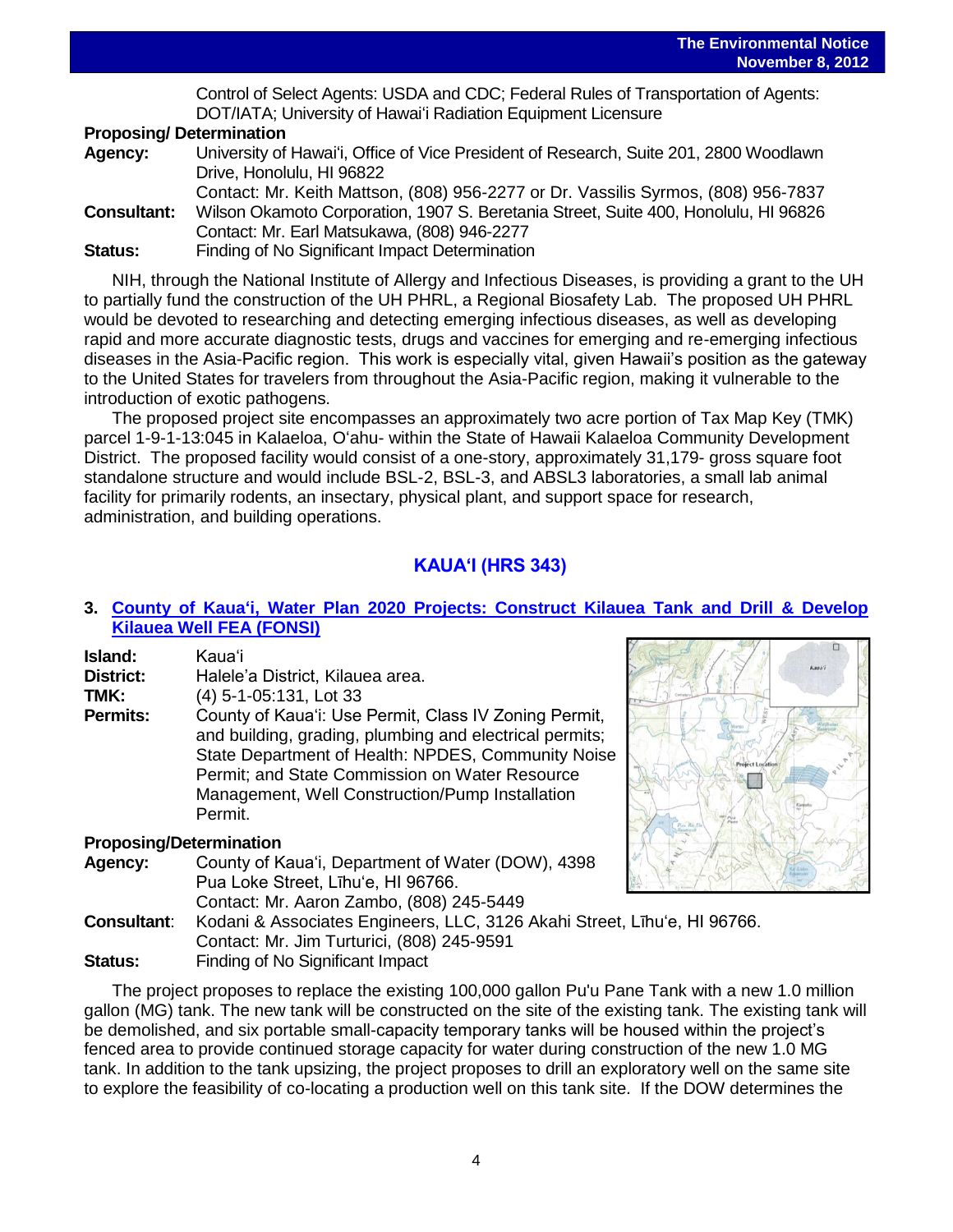well to have sufficient production capacity, then the DOW will consider converting the exploratory well into a permanent production water source ("Puʻu Pane Well") to serve the Kilauea area.

## **NATIONAL ENVIRONMENTAL POLICY ACT (NEPA)**

### **Office of Responsive Space Super Strypi Proof-of-Principle Satellite Launches**

The U.S. Department of Defense Operationally Responsive Space (ORS) office, in partnership with the University of Hawaiʻi's Hawaʻii Space Flight Laboratory (HSFL), has completed a Draft Environmental Assessment (DEA) that identifies and evaluates the impacts of launching two proof-of-principle rocket vehicles from the Pacific Missile Range Facility (PMRF) on Kauaʻi, Hawaiʻi.

The Super Strypi Proof-of-Principle Satellite Launches DEA was prepared by the U.S. Air Force Space and Missile Systems Center/Enterprise Compliance EngineeringR Division (SMC/ENC) and the U.S. Navy's PMRF in accordance with the following regulations:

- National Environmental Policy Act (NEPA) of 1969
- The Council on Environmental Quality regulations implementing NEPA
- Executive Order (EO) 12114, Environmental Effects Abroad of Major Federal Actions
- Department of Defense (DoD) Instruction 4715.9, Environmental Planning and Analysis
- The Department of the Air Force Procedures for Implementing NEPA (32 CFR 989)
- Chief of Naval Operations Instruction (OPNAVINST) 5090.1C, Environmental Readiness Program Manual
- The Department of the Navy Procedures for Implementing NEPA (32 CFR 775)

Based on this analysis, ORS has determined that the proposed activity is not expected to result in significant adverse impacts to the environment. A Draft Finding of No Significant Impact (DFONSI) and the Draft EA are available at<http://www.govsupport.us/orsssea> and at the following locations:

- Waimea Public Library, 9750 Kaumualiʻi Highway, Waimea, HI 96796
- Hawaiʻi State Library, Hawaiʻi & Pacific Section Document Unit, 478 South King Street, Honolulu, HI 96813-2901
- Lihuʻe Public Library, 4344 Hardy Street, Lihuʻe, Kauaʻi, HI 96766

Public comments on the Draft EA and Draft FONSI will be accepted through November 20, 2012. Submit written comments to [orsssea@govsupport.us](../../../AppData/Local/Microsoft/Windows/Temporary%20Internet%20Files/Content.Outlook/AppData/Roaming/Microsoft/Local%20Settings/Temporary%20Internet%20Files/Content.Outlook/RPOLIE3J/orsssea@govsupport.us) or Mr. Adel Hashad, at SMC/ENCE, Attention: Mr. Adel Hashad, P.E., SMC/ENCE, 483 North Aviation Boulevard, El Segundo, CA 90245-2808, or by calling (310) 653-1217, or by email at [adel.hashad@us.af.mil.](mailto:adel.hashad@us.af.mil)

## **ENVIRONMENTAL COUNCIL ANNOUNCEMENT**

The Environmental Council has a tentative meeting scheduled for Thursday, November 15, 2012. Please go to the State [Calendar](http://calendar.ehawaii.gov/calendar/html/event) website six days prior to the meeting date to review the agenda. For more information, contact the Council at oegc@doh.hawaii.gov or call 586-4185.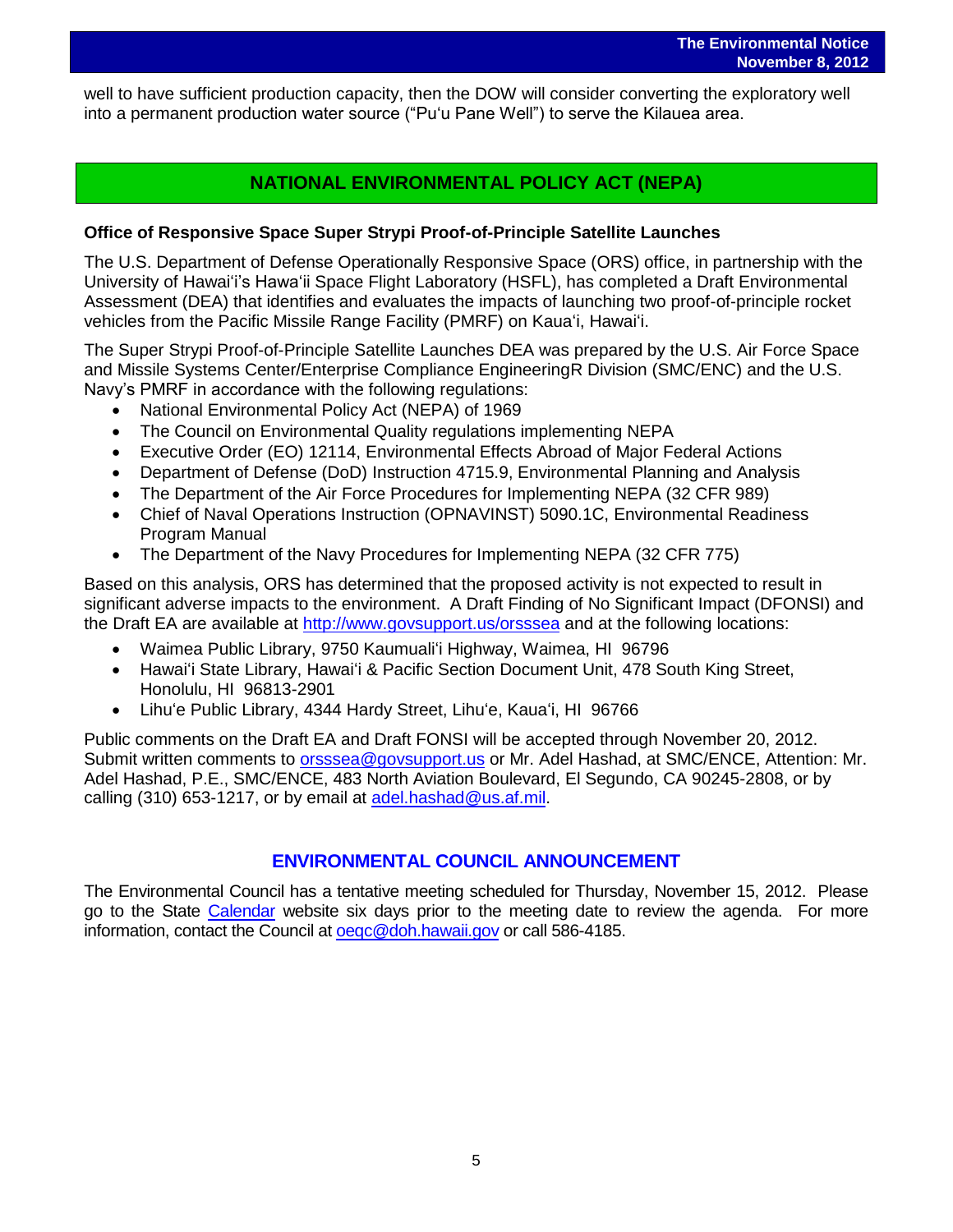## l<br>I **COASTAL ZONE MANAGEMENT NOTICES**

## **Special Management Area (SMA) Minor Permits**

The SMA Minor permits below have been approved (HRS 205A-30). For more information, contact the county/state Planning Department. Honolulu (768-8014); Hawaiʻi (East Hi, 961-8288; West Hi, 323-4770); Kauaʻi (241-4050); Maui (270-7735); Kakaʻako or Kalaeloa Community Development District (587-2841).

| <b>Location (TMK)</b>                                           | <b>Description (File No.)</b>                                                                                                           | <b>Applicant/Agent</b>                        |
|-----------------------------------------------------------------|-----------------------------------------------------------------------------------------------------------------------------------------|-----------------------------------------------|
| Hawai'i: South Hilo (2-7-003: 001, 003, 004,<br>and 088 to 095) | Consolidation and Resubdivision of Ten Lots with<br>Private Roadway into Ten Lots with Private<br>Roadway (SMM 12-232)                  | Ken Fujiyama and Ken Direction<br>Corporation |
| Hawai'i: South Kohala (6-2-001: portion of<br>060)              | After-the-Fact Establishment of a Storage and<br>Staging Base Facility for Harvested Timer (SMM 12-<br><b>240</b> )                     | <b>Tradewinds Forest Products, LLC</b>        |
| Hawai'i: South Kohala (6-6-002: 031 and 035)                    | Park Improvements including Grubbing, Pothole<br>Repair, Repaving and Restriping of Existing Parking<br>Areas and Roadways (SMM 12-241) | Daniel Quinn, Division of State<br>Parks      |
| Hawai'i: South Kona (8-9-014: 038, 039, 040<br>and 041)         | Construct a Multi-purpose Community Center, Guest<br>Quarters and a Restroom Facility (SMM 12-242)                                      | Pa'a Pono Miloli'i Inc.                       |
| Maui: Lahaina (4-6-028: 017)                                    | Simonson at Puamana Pud (SM2 20120127)                                                                                                  | Simonson, Dave A                              |
| Maui: Pa'ia (2-6-004: 011)                                      | New Construction (SM2 20120128)                                                                                                         | Josh Stone                                    |
| Maui: Kihei (3-8-013: 014)                                      | Monument Sign (SM2 20120130)                                                                                                            | Kerry Ringrose                                |
| Maui: (3-7-004: 007)                                            | Installation of New Ground Sign (SM2 20120131)                                                                                          | <b>Anthony Riecke Gonzales</b>                |
| Maui: Lahaina (4-6-001: 009)                                    | Three-year Stage/Keiki Halloween Parade - October<br>31, 2012 - 2014 (SM2 20120132)                                                     | West Maui Soroptimist                         |

## **SHORELINE NOTICES**

### **Shoreline Certification Applications**

The shoreline certification applications above are available for review at the DLNR Offices on Kauaʻi, Hawaiʻi, Maui, and Honolulu, 1151 Punchbowl Street, Room 220 (HRS 205A-42 and HAR 13-222-12). All comments shall be submitted in writing to the State Land Surveyor, 1151 Punchbowl Street, Room 210, Honolulu, HI 96813 and postmarked no later than 15 calendar days from the date of the public notice of the application. For more information, call Ian Hirokawa at 587-0420.

| File No. | Date     | Location                                                                                                                                                                                                                                                                  | <b>Applicant/Owner</b>                                                                                           | <b>TMK</b>                   |
|----------|----------|---------------------------------------------------------------------------------------------------------------------------------------------------------------------------------------------------------------------------------------------------------------------------|------------------------------------------------------------------------------------------------------------------|------------------------------|
| OA-1504  | 10/22/12 | Lot 1-D as shown on Map 2 of Land Court<br>Application 824 situate at Mokuleia, Waialua, O'ahu<br>Address: Farrington Highway<br>Purpose: Future subdivision of the subject property                                                                                      | ControlPoint Surveying,<br>Inc./Mokuleia Shores Holder.<br><b>LLC</b>                                            | 6-8-003:017                  |
| MA-530   | 10/22/12 | Lot 1 of Kapalua Place Subdivision (File Plan<br>1965) situate at Kapalua, Lahaina, Maui<br>Address: One Kapalua Place<br>Purpose:                                                                                                                                        | Akamai Land Surveying, Inc./<br>Maui Kauhale, LLC                                                                | 4-2-004:001                  |
| KA-367   | 10/17/12 | Parcel 2, being portion of Government (Crown) land<br>of Waimea and Parcel 40 being portion of Hawai'i<br>National Guard Site Governor's Executive Order<br>1794 situate at Kekaha, Waimea, Kaua'i<br>Address: Kaumuali'i Highway<br>Purpose: Determine shoreline setback | Esaki Surveying and Mapping,<br>Inc./State of Hawai'i                                                            | 1-2-002:036 &<br>040         |
| KA-368   | 10/17/12 | Portion of Allotment 10-A situate at Moloa'a,<br>Kawaiahu, Kaua'i<br>Address: Moloa'a Road<br>Purpose: Determine shoreline setback                                                                                                                                        | Esaki Surveying and Mapping,<br>Inc./ Moloa'a Bay Land Co.,<br>LLC and Campbell-Murphy<br><b>Investments LLC</b> | 4-9-009:002; 4-<br>9-014:006 |
| OA-1504  | 10/22/12 | Lot 1-D as shown on Map 2 of Land Court<br>Application 824 situate at Mokuleia, Waialua, O'ahu<br>Address: Farrington Highway<br>Purpose: Future subdivision of the subject property                                                                                      | ControlPoint Surveying,<br>Inc./Mokuleia Shores Holder.<br><b>LLC</b>                                            | 6-8-003:017                  |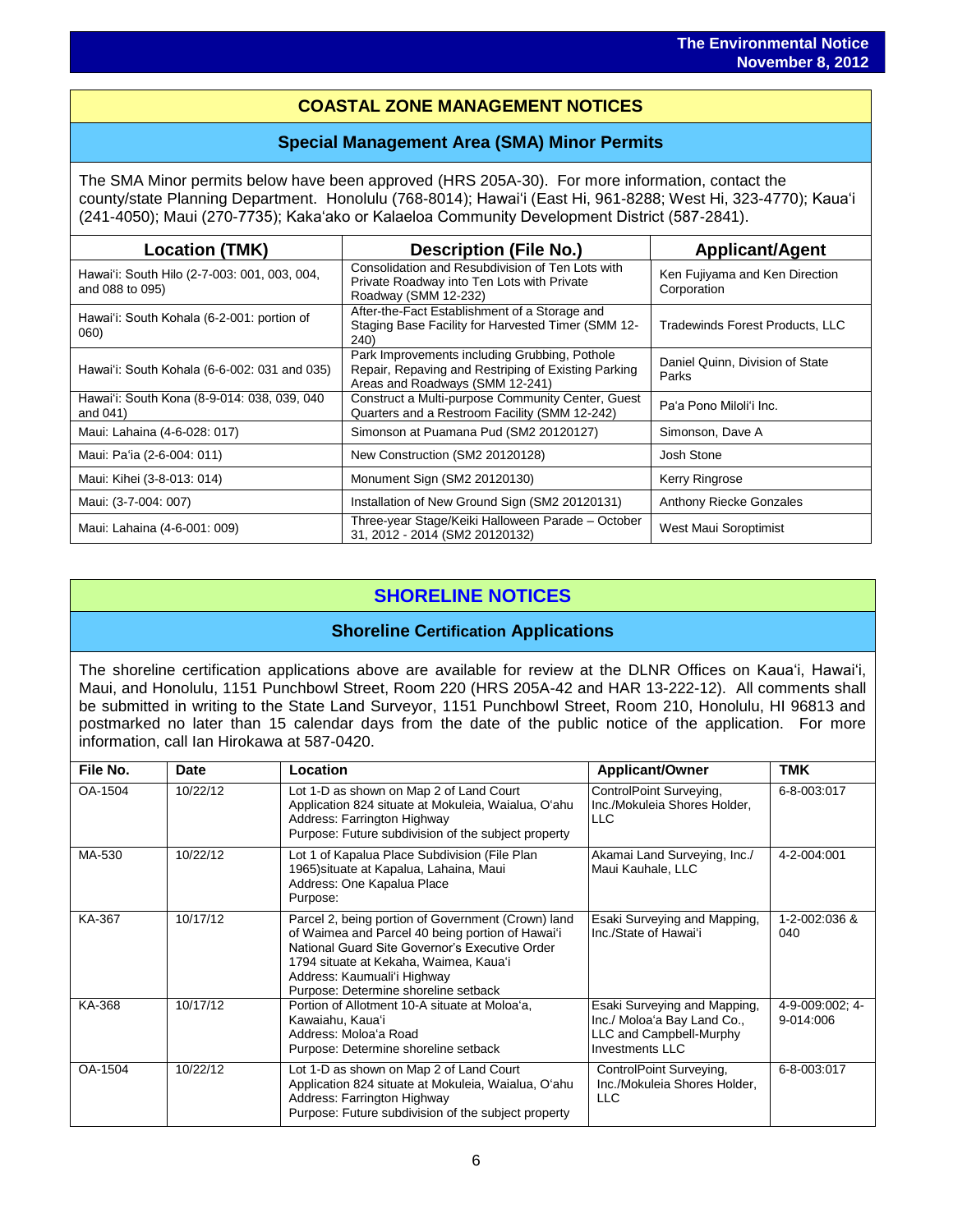# **Shoreline Certifications and Rejections**

The shoreline notices below have been proposed for certification or rejection by DLNR (HRS 205A-42 and HAR 13-222-26). Any person or agency who wants to appeal shall file a notice of appeal in writing with DLNR no later than 20 calendar days from the date of this public notice. Send the appeal to the Board of Land and Natural Resource, 1151 Punchbowl Street, Room 220, Honolulu, HI 96813.

| File No. | <b>Proposed/Rejected</b>                   | Location                                                                                                                                                                                                                      | <b>Applicant/Owner</b>                                  | <b>TMK</b>  |
|----------|--------------------------------------------|-------------------------------------------------------------------------------------------------------------------------------------------------------------------------------------------------------------------------------|---------------------------------------------------------|-------------|
| OA-1477  | <b>Proposed Shoreline</b><br>Certification | Lot B-19 as shown on Map 2 of Land Court<br>Application 1341, Ka'alaea, Ko'olaupoko,<br>Oʻahu<br>Address: 47-865 Kamehameha Hwy.,<br>Kaneohe, HI 96744<br>Purpose: Building setback requirement                               | Jaime F. Alimboyoguen/<br>Bruce Kim                     | 4-7-024:022 |
| MA-518   | <b>Proposed Shoreline</b><br>Certification | Kamaole One-Lot 12 of Kama'ole Beach<br>Lots being all of Grant 13221 to Julian E.<br>Simpson & WF. Jean C. situate at Kihei,<br>Maui<br>Address: 2230 South Kihei Road<br>Purpose: Shoreline setback purposes                | Ronald M. Fukumoto<br>Engineering, Inc./<br>Kamaole One | 3-9-005:023 |
| MA-526   | <b>Proposed Shoreline</b><br>Certification | Portion of Grant 3342 to Claus Spreckels<br>portion of Spreckelsville Beach Lots situate<br>at Spreckelsville, Maui<br>Address: 316 Paani Place<br>Purpose: Future planning purposes                                          | Martina W. Jale/ James<br>Bendon                        | 3-8-002:051 |
| MA-503   | Rejection                                  | Lot 50, Waiohuli-Keokea Beach Lots, 2nd<br>Series, being a portion of Grant 12,872 to<br>Joseph and Emilia Cadinha, Waiohuli-<br>Keokea, Kula, Maui<br>Address: 1750 Halama St., Kihei HI 96753<br>Purpose: Shoreline setback | Edgardo V. Valera/<br>Nicolaos Papadopoulos             | 3-9-012:009 |
| OA-1477  | <b>Proposed Shoreline</b><br>Certification | Lot B-19 as shown on Map 2 of Land Court<br>Application 1341, Ka'alaea, Ko'olaupoko,<br>O'ahu<br>Address: 47-865 Kamehameha Hwy.,<br>Kaneohe, HI 96744<br>Purpose: Building setback requirement                               | Jaime F. Alimboyoguen/<br><b>Bruce Kim</b>              | 4-7-024:022 |

## **POLLUTION CONTROL PERMITS – CLEAN AIR BRANCH**

Below are some pollution control permits before the State Department of Health Clean Air Branch (HRS 342B and HAR 11-60.1). For more information, contact the number given.

| <b>Branch</b><br><b>Permit Type</b>                         | <b>Applicant and</b><br><b>Permit Number</b>                                                                             | <b>Project</b><br>Location                                  | <b>Date</b>                  | <b>Proposed</b><br><b>Use</b>                     |
|-------------------------------------------------------------|--------------------------------------------------------------------------------------------------------------------------|-------------------------------------------------------------|------------------------------|---------------------------------------------------|
| Clean Air Branch,<br>586-4200, Covered<br>Source Permit     | <b>REK Associates, LLC</b><br>Application for Initial Permit<br>No. 0771-01<br>Temporary CSP No. 0771-01-<br>CТ          | Located at:<br>Various Temporary Sites, State<br>of Hawai'i | Comments<br>Due:<br>11/19/12 | 357 TPH Portable Stone<br><b>Processing Plant</b> |
| Clean Air Branch,<br>586-4200, -Covered<br>Source Permit    | <b>Tesoro Hawaii Corporation</b><br>Application for Significant<br>Modification No. 0066-08<br>CSP No. 0066-03-C         | Located at:<br>607 Kalanianaole Avenue<br>Hilo, Hawai'i     | Issued:<br>10/12/12          | Hilo Terminal No. 3                               |
| Clean Air Branch,<br>586-4200, Non-Covered<br>Source Permit | Big Island Energy Company,<br>LLC, dba Akana Petroleum<br>Permit Renewal Application<br>No. 0413-03<br>NSP No. 0413-01-N | Located at:<br>Port of Kawaihae, Kawaihae,<br>Hawai'i       | Issued:<br>10/16/12          | Kawaihae Distribution<br>Terminal                 |
| Clean Air Branch,<br>586-4200, Covered<br>Source Permit     | Powerscreen of California<br>Initial Application<br>No. 0757-01<br>CSP No. 0757-01-CT                                    | Located at:<br>Various Temporary Sites, State<br>of Hawai'i | Comments<br>Due:<br>11/23/12 | 253 TPH Mobile Crushing<br>Plant                  |
| Clean Air Branch,                                           | Tesoro Hawai'i Corporation                                                                                               | Located at:                                                 | Issued:                      | Petroleum Bulk Loading                            |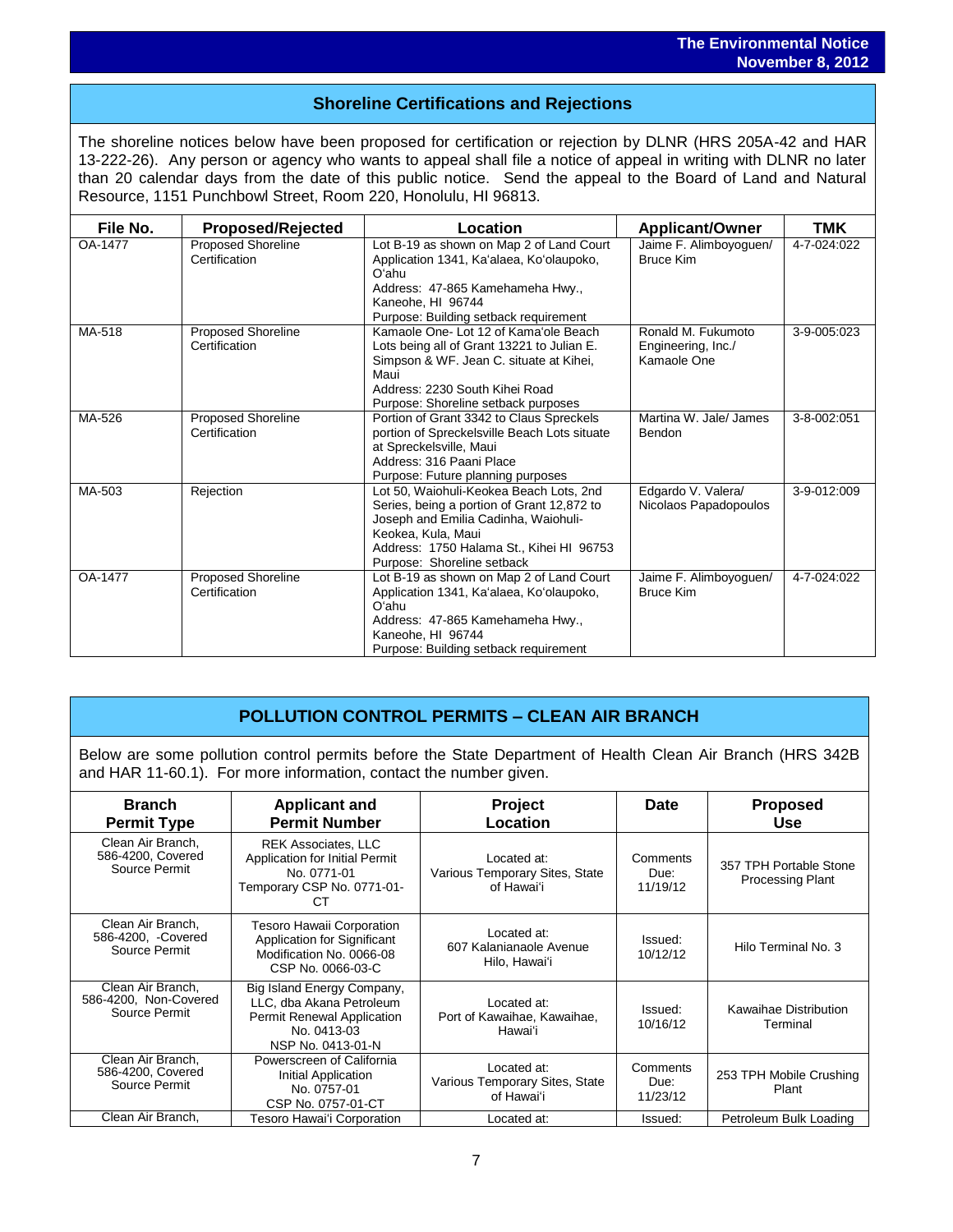## **The Environmental Notice November 8, 2012**

| 586-4200, Covered<br>Source Permit                          | <b>Application for Renewal</b><br>No. 0089-06<br>CSP No. 0089-01-C                                                       | 140-A Hobron Avenue, Kahului,<br>Maui                       | 10/22/12                     | Terminal                                                                      |
|-------------------------------------------------------------|--------------------------------------------------------------------------------------------------------------------------|-------------------------------------------------------------|------------------------------|-------------------------------------------------------------------------------|
| Clean Air Branch,<br>586-4200, Non-Covered<br>Source Permit | Mycogen Seeds<br><b>Application for Permit</b><br>Modification No. 0731-02<br>NSP No. 0731-01-N                          | Located at:<br>19 Huaai Road, Hoolehua,<br>Molokai          | Issued:<br>10/17/12          | Seed Processing Facility                                                      |
| Clean Air Branch,<br>586-4200, Non-Covered<br>Source Permit | Ballard Family Mortuary, Inc.<br>Application for Initial Permit<br>No. 0723-02<br>NSP No. 0723-02-N                      | Located at:<br>570 Kinoole Street<br>Hilo, Hawai'i          | Issued:<br>10/26/12          | Borthwick Hawaii Funeral<br>Home<br>150 lbs/hr Human<br><b>Crematory Unit</b> |
| Clean Air Branch,<br>586-4200, Covered<br>Source Permit     | <b>REK Associates, LLC</b><br>Application for Initial Permit<br>No. 0771-01<br>Temporary CSP No. 0771-01-<br>CТ          | Located at:<br>Various Temporary Sites, State<br>of Hawai'i | Comments<br>Due:<br>11/19/12 | 357 TPH Portable Stone<br><b>Processing Plant</b>                             |
| Clean Air Branch,<br>586-4200, -Covered<br>Source Permit    | Tesoro Hawai'i Corporation<br>Application for Significant<br>Modification No. 0066-08<br>CSP No. 0066-03-C               | Located at:<br>607 Kalanianaole Avenue<br>Hilo, Hawai'i     | Issued:<br>10/12/12          | Hilo Terminal No. 3                                                           |
| Clean Air Branch.<br>586-4200, Non-Covered<br>Source Permit | Big Island Energy Company,<br>LLC, dba Akana Petroleum<br>Permit Renewal Application<br>No. 0413-03<br>NSP No. 0413-01-N | Located at:<br>Port of Kawaihae, Kawaihae,<br>Hawaiʻi       | Issued:<br>10/16/12          | Kawaihae Distribution<br>Terminal                                             |
| Clean Air Branch,<br>586-4200, Covered<br>Source Permit     | Powerscreen of California<br>Initial Application<br>No. 0757-01<br>CSP No. 0757-01-CT                                    | Located at:<br>Various Temporary Sites, State<br>of Hawai'i | Comments<br>Due:<br>11/23/12 | 253 TPH Mobile Crushing<br>Plant                                              |
| Clean Air Branch,<br>586-4200, Covered<br>Source Permit     | Tesoro Hawai'i Corporation<br>Application for Renewal<br>No. 0089-06<br>CSP No. 0089-01-C                                | Located at:<br>140-A Hobron Avenue, Kahului,<br>Maui        | Issued:<br>10/22/12          | Petroleum Bulk Loading<br>Terminal                                            |
| Clean Air Branch,<br>586-4200, Non-Covered<br>Source Permit | Mycogen Seeds<br><b>Application for Permit</b><br>Modification No. 0731-02<br>NSP No. 0731-01-N                          | Located at:<br>19 Hua'ai Road, Ho'olehua,<br>Moloka'i       | Issued:<br>10/17/12          | Seed Processing Facility                                                      |
| Clean Air Branch,<br>586-4200, Non-Covered<br>Source Permit | Ballard Family Mortuary, Inc.<br>Application for Initial Permit<br>No. 0723-02<br>NSP No. 0723-02-N                      | Located at:<br>570 Kinoole Street<br>Hilo, Hawaii           | Issued:<br>10/26/12          | Borthwick Hawaii Funeral<br>Home<br>150 lbs/hr Human<br>Crematory Unit        |
| Clean Air Branch,<br>586-4200, Covered<br>Source Permit     | <b>REK Associates, LLC</b><br>Application for Initial Permit<br>No. 0771-01<br>Temporary CSP No. 0771-01-<br>CТ          | Located at:<br>Various Temporary Sites, State<br>of Hawaii  | Comments<br>Due:<br>11/19/12 | 357 TPH Portable Stone<br><b>Processing Plant</b>                             |
| Clean Air Branch,<br>586-4200, -Covered<br>Source Permit    | Tesoro Hawai'i Corporation<br><b>Application for Significant</b><br>Modification No. 0066-08<br>CSP No. 0066-03-C        | Located at:<br>607 Kalanianaole Avenue<br>Hilo. Hawaiʻi     | Issued:<br>10/12/12          | Hilo Terminal No. 3                                                           |
| Clean Air Branch,<br>586-4200, Non-Covered<br>Source Permit | Big Island Energy Company,<br>LLC, dba Akana Petroleum<br>Permit Renewal Application<br>No. 0413-03<br>NSP No. 0413-01-N | Located at:<br>Port of Kawaihae, Kawaihae,<br>Hawai'i       | Issued:<br>10/16/12          | Kawaihae Distribution<br>Terminal                                             |
| Clean Air Branch,<br>586-4200, Covered<br>Source Permit     | Powerscreen of California<br>Initial Application<br>No. 0757-01<br>CSP No. 0757-01-CT                                    | Located at:<br>Various Temporary Sites, State<br>of Hawai'i | Comments<br>Due:<br>11/23/12 | 253 TPH Mobile Crushing<br>Plant                                              |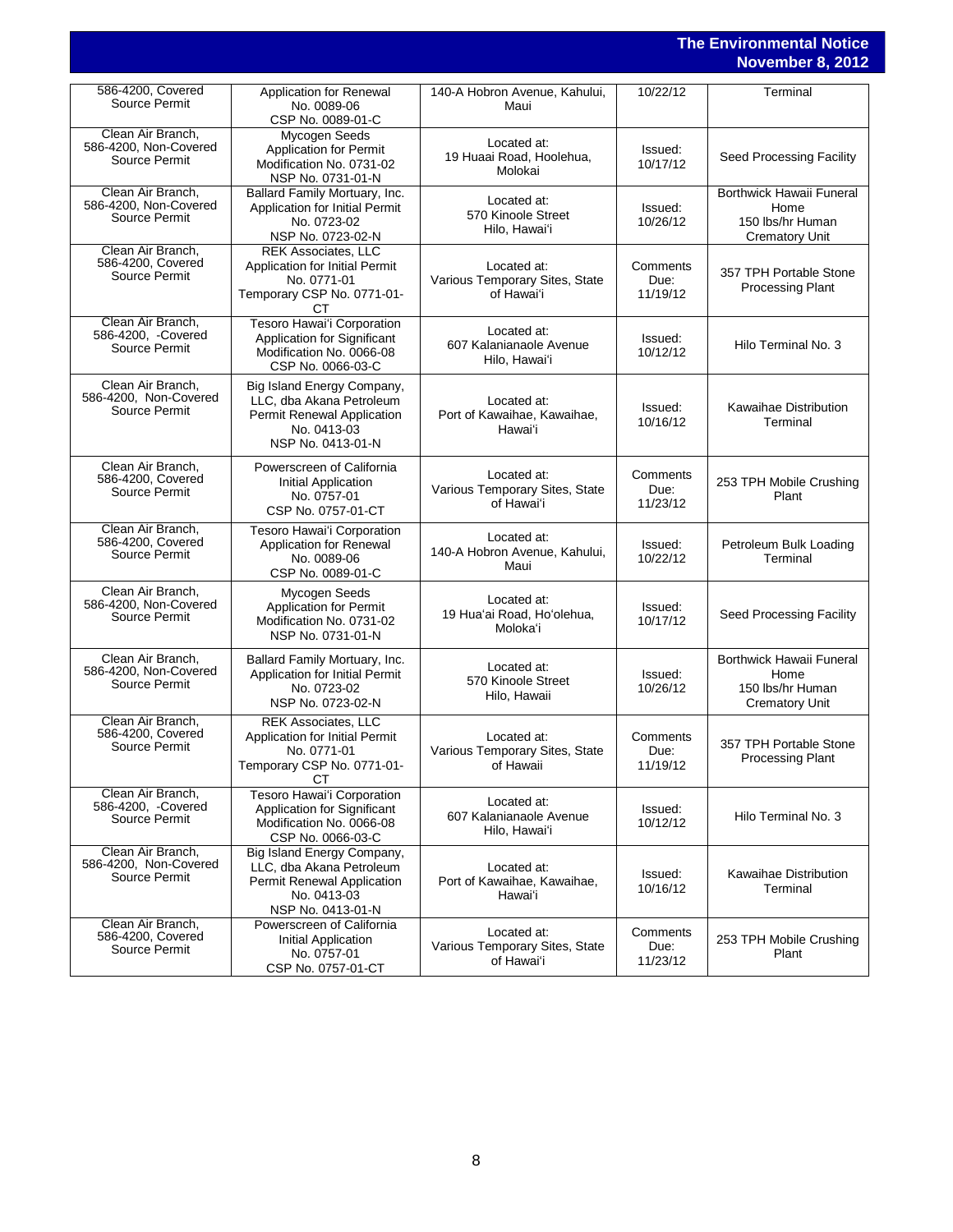## **CONSERVATION DISTRICT USE APPLICATIONS**

Persons interested in commenting on the following Conservation District Use Applications or interested in receiving notification of determinations on Conservation District Use Applications must submit comments and requests to the Department of Land and Natural Resources. Notification requests must include the following information: 1) Name and address of the requestor; 2) The application for which the requestor would like to receive notice of determination; and 3) The date the notice was initially published in the Environmental Notice. Send comments and requests to: Department of Land and Natural Resources, Office of Conservation and Coastal Lands, P.O. Box 621, Honolulu, HI 96809. DLNR will make every effort to notify those interested in the subject CDUAs. However, DLNR is not obligated to notify any person not strictly complying with the above requirements. For more information, please contact the Office of Conservation and Coastal Lands (OCCL) staff listed for each project.

- **1. PROJECT: File No.:** CDUA MA-3648 **Name of Applicant:** County of Maui, Department of Public Works **Location:** Kahekili Highway, Kahakuloa, Island of Maui, Hawaiʻi **TMKs:** (2) 3-1-002:016 **Proposed Action:** Temporary Lay-Down Area for the Kahekili Highway Repair Project **343, HRS Determination:** Exempt **Applicant's Contact:** Mark Alexander Roy (808) 244-2015 **OCCL Staff Contact:** Alex J. Roy (808) 587-0316 **2. PROJECT: File No.:** CDUA OA-3639
	- **Name of Applicant:** Hawaiian Electric Company, Inc. **Location:** Hālawa, ʻEwa, Honolulu, Oʻahu **TMKs:** (1) 9-9-010:010; 026 & 008 **Proposed Action:** Hālawa Valley Transmission Line Relocation Project **343, HRS Determination:** Exempt **Applicant's Contact:** Paul Luersen, (808) 440-0201 **OCCL Staff Contact:** Alex J. Roy (808) 587-0316

### **Small Scale Beach Nourishment Application**

### **3. [Kukuiʻula Bay Beach Category 2, Small](http://oeqc.doh.hawaii.gov/Shared%20Documents/EA_and_EIS_Online_Library/NEPA%20and%20Other%20Documents/Kukuiula-Bay-Beach-Category-2-Small-Scale-Beach-Nourishment-Project.pdf) Scale Beach Nourishment Project**

| Island:           | Kauaʻi                                                 |
|-------------------|--------------------------------------------------------|
| <b>District:</b>  | Koloa, Kaua'i                                          |
| TMK:              | 2-6-11:013, 014, And 015                               |
| <b>Permits:</b>   | <b>SSBN Cat II</b>                                     |
| <b>Applicant:</b> | Kukui'ula Development Company (Hawai'i) LLC, 2700 Ke   |
|                   | Alaula, Suite B, HI, 96756                             |
|                   | Contact: Lindsay Crawford, (808) 742-3046              |
| <b>Approving</b>  |                                                        |
| Agency:           | State Department of Land and Natural Resources- Office |
|                   | of Conservation and Coastal Lands (OCCL), 1151         |
|                   | Punchbowl Street, Room 131, Honolulu, HI 96813         |
|                   | Contact: Samuel J. Lemmo, (808) 587-0337               |
| <b>Status:</b>    | 30-day public review and comment period starts,        |
|                   | comments are due of December 10, 2012. Send            |
|                   | comments to the applicant and approving agency.        |

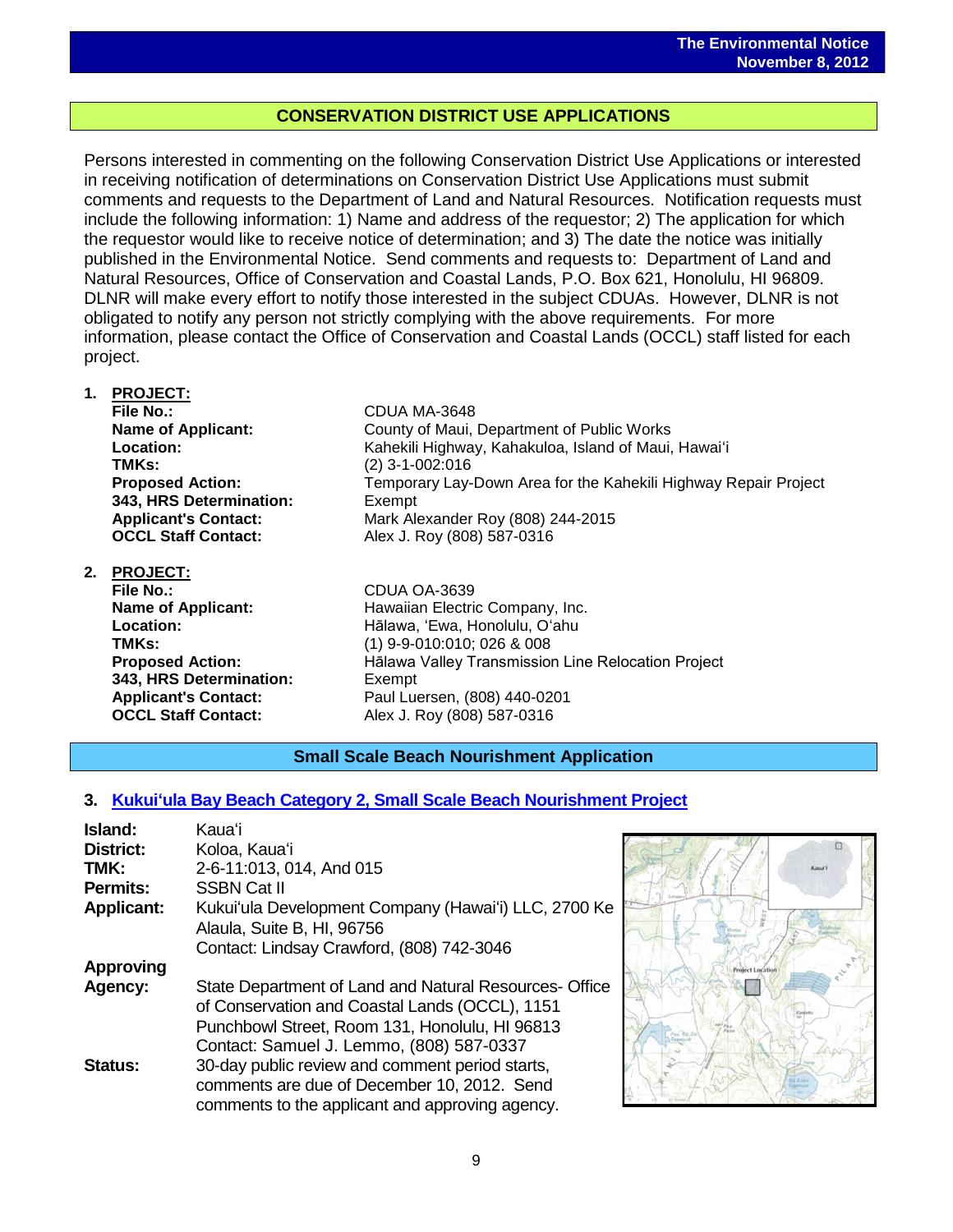Kukuiʻula Harbor beach, located on the south shore of Kauaʻi approximately 2 miles west of Poipu, is a small crescent shaped sandy beach situated between an existing public boat ramp and a rock revetment embankment supporting the adjacent public Lawai Road. Although protected from direct wave attack by Kaulala Point and a rubblemound breakwater, the beach is subject to periodic erosion from storm and tidal action.

A sand restoration/ nourishment project is proposed to offset ongoing beach erosion and enhance the public beach resources. The proposed work consists of: Removing existing low rock walls that have over time served to harden the shoreline; Removing existing turf areas behind the existing low rock wall; Replacing wall and turf with beach quality sand, and nourishing the existing adjacent beach with beach quality sand above the high water line (500cy on the active beach and 1500cy landward of the shoreline for a total of 2000cy).

Wall removal and replacement with sand will serve to create a more natural beach for public use. Additionally, it will serve to restore the natural relationship between beach sand and harbor waters that existed prior to the walls being built.

Secondary effects, including minor siltation during sand placement, will be short term and controlled via Best Management Practices. For safety purposes the public will not be able to access the beach during wall removal and sand placement. Signs will be posted stating such.

### **FEDERAL NOTICES**

#### **1. [Notice of Lodging of Proposed Consent Decree Under the Clean Air Act -](http://www.gpo.gov/fdsys/pkg/FR-2012-10-30/pdf/2012-26551.pdf)** *United States* **v.** *County of Maui, Hawaii,* **[Civil Action No. CV 12 00571 LEK RLP](http://www.gpo.gov/fdsys/pkg/FR-2012-10-30/pdf/2012-26551.pdf)**

On October 23, 2012, the Department of Justice (DOJ) lodged a proposed consent decree with the United States District Court for the District of Hawaiʻi in the lawsuit entitled *United States* v. *County of Maui, Hawaiʻi,* Civil Action No. CV 12 00571 LEK RLP. In this action, the United States filed a complaint under the Clean Air Act alleging violations at the Central Maui Municipal Solid Waste Landfill located on the island of Maui in Hawai'i. The consent decree requires the County to implement injunctive relief including conducting enhanced gas monitoring, complying with interim wellhead temperature limits and implementing fire response procedures. The consent decree also requires the County to pay a civil penalty of \$380,000 and to perform a Supplemental Environmental Project ("the SEP"). The SEP requires the County to install and operate at least eight wind turbines at the Landfill property.

The publication of this notice opens a period for public comment on the consent decree. Comments should be addressed to the Assistant Attorney General, Environment and Natural Resources Division, and should refer to *United States* v. *County of Maui, Hawaii,* D.J. Ref. No. 90–5–2–1–09360. All comments must be submitted no later than thirty (30) days after the publication date of this notice. Comments may be submitted either by email or by mail: To submit comments: Send them to *[pubcommentees.enrd@usdoj.gov](mailto:pubcommentees.enrd@usdoj.gov)* (electronic mail) or to Assistant Attorney General, U.S. DOJ—ENRD, P.O. Box 7611, Washington, DC. 20044–7611, by mail. During the public comment period, the consent decree may be examined and downloaded at this Justice Department Web site: *http://www.usdoj.gov/enrd/Consent*\_*Decrees.html.* The DOJ will provide a paper copy of the consent decree upon written request and payment of reproduction costs.

#### **2. [Notice of November 15, 2012, Meeting for Na Hoa Pili O Kaloko-Honokohau National Historical Park](http://www.gpo.gov/fdsys/pkg/FR-2012-11-07/pdf/2012-27164.pdf)  [Advisory Commission](http://www.gpo.gov/fdsys/pkg/FR-2012-11-07/pdf/2012-27164.pdf)**

The National Park Service, of the U. S. Department of the Interior (NPS) announced that the Na Hoa Pili O Kaloko-Honokohau National Historical Park Advisory Commission will meet on November 15, 2012, at 11:00 a.m. (Hawai'i Standard Time). *Location:* The meeting will be held at the Kaloko-Honokohau National Historical Park Kaloko Picnic Area, north of Honokohau Harbor, Kailua Kona, HI 96740. Agenda - The November 15, 2012, Commission meeting will consist of the following: *Approval of Agenda; Overview of the Advisory Commission; Overview of the Spirit of Kaloko-Honokohau Report; Chairman's Report; Superintendent's Report; Review of Interpretive Programs;Public Comments; and Site Visit to Kaloko Kuapa.*

Further information concerning this meeting may be obtained from the Superintendent Kathleen Billings, Kaloko-Honkohau National Historical Park, 73–4786 Kanalani Street, #14, Kailua Kona, HI 96740, telephone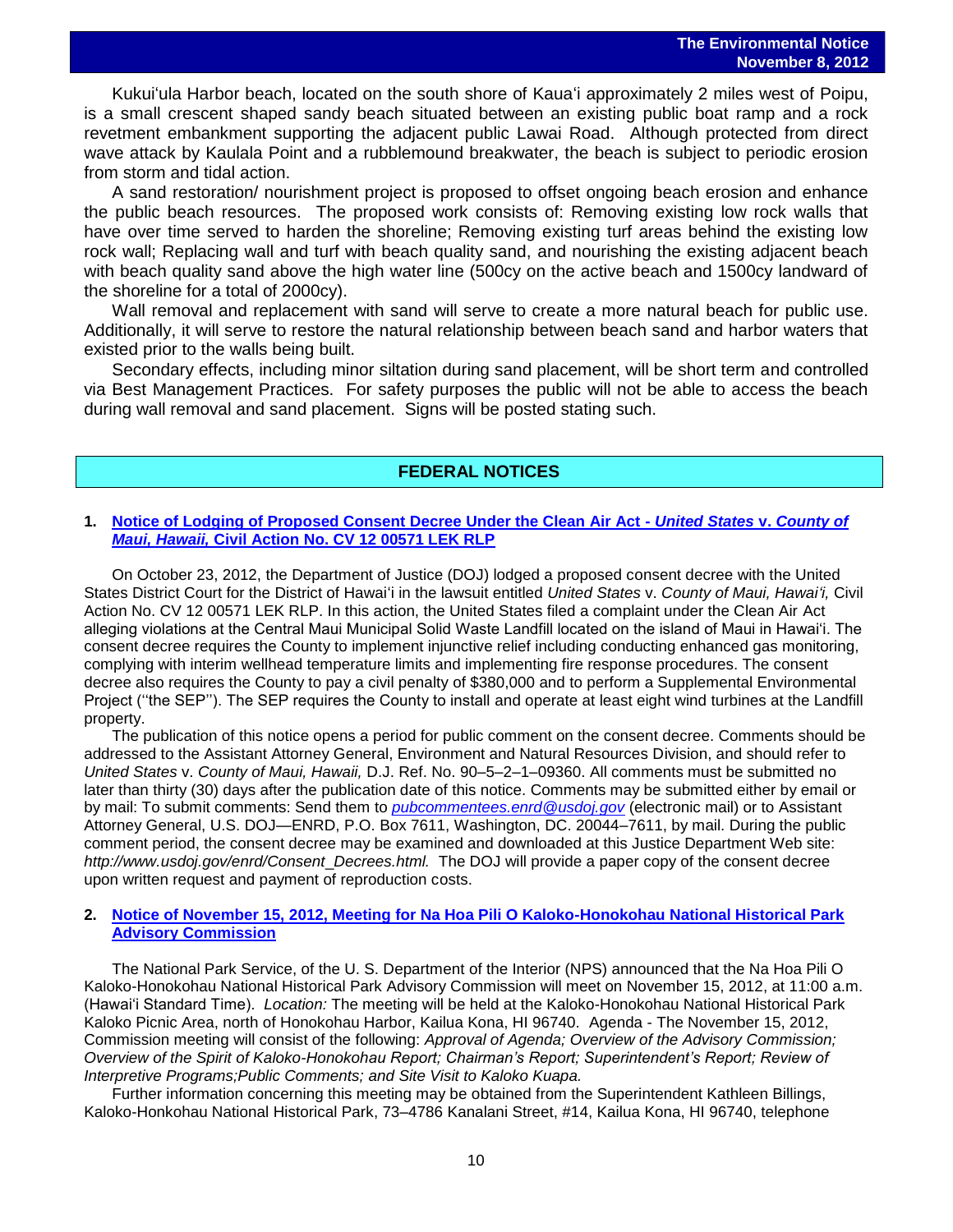(808) 329–6881. The meeting is open to the public. Interested persons may make oral/written presentations to the Commission or file written statements. Such requests should be made to the Superintendent at least seven days prior to the meeting. Before including your address, phone number, email address, or other personal identifying information in your comment, you should be aware that your entire comment—including your personal identifying information—may be made publicly available at any time. While you can ask the NPS in your comment to withhold your personal identifying information from public review, the NPS cannot guarantee that it will be able to do so (see, 77 F.R. 66864, November 7, 2012).

#### **3. [Endangered and Threatened Wildlife and Plants: Notice of 12-Month Finding on a Petition To List the](http://www.gpo.gov/fdsys/pkg/FR-2012-11-07/pdf/2012-27244.pdf)  [Bumphead Parrotfish as Threatened or Endangered Under the Endangered Species Act \(ESA\)](http://www.gpo.gov/fdsys/pkg/FR-2012-11-07/pdf/2012-27244.pdf)**

The National Marine Fisheries Service (NMFS), National Oceanic and Atmospheric Administration (NOAA), of the U. S. Department of Commerce announced a twelve-month finding and listing determination on a petition to list the bumphead parrotfish (*Bolbometopon muricatum*) as threatened or endangered under the Endangered Species Act (ESA). We have completed a status review of the bumphead parrotfish in response to the petition submitted by WildEarth Guardians and considered the best scientific and commercial data available. The bumphead parrotfish is a coral reef-associated species that occurs in 45 countries in the Indo-Pacific area, including some U.S. Territories. After reviewing the best scientific and commercial data available, we have determined that the bumphead parrotfish is not warranted for listing under the ESA because the species still occupies its historical range, although at a lower and declining abundance, but with biological characteristics and management measures that support the population above the viability threshold. Based on these considerations, described in more detail in this notice, we conclude that the bumphead parrotfish is not currently in danger of extinction throughout all or a significant portion of its range, and not likely to become so within the foreseeable future. DATES: This finding was made on November 7, 2012. ADDRESSES: The Bumphead parrotfish status review documents (Biological Review Team Report, Management Report) are available by submitting a request to the Regulatory Branch Chief, Protected Resources Division, NMFS Pacific Islands Regional Office, 1601 Kapi'olani Blvd., Suite 1110, Honolulu, HI 96814, Attn: Bumphead Parrotfish 12-month Finding. The reports are also available electronically at: *[http://www.fpir.noaa.gov/PRD/prd](http://www.fpir.noaa.gov/PRD/prd_esa_section_4.html)*\_*esa*\_*section*\_*4.html.* FOR FURTHER INFORMATION CONTACT: Lance Smith, NMFS Pacific Islands Regional Office, (808) 944–258; or Dwayne Meadows, NMFS, Office of Protected Resources (301) 427–8403 (see, 77 FR 66799, November 7, 2012)

#### **4. [Pesticide Emergency Exemptions; Agency Decisions and State and Federal Agency Crisis](http://www.gpo.gov/fdsys/pkg/FR-2012-11-07/pdf/2012-27062.pdf)  [Declarations](http://www.gpo.gov/fdsys/pkg/FR-2012-11-07/pdf/2012-27062.pdf)**

The U. S. Environmental Protection Agency (EPA) has granted emergency exemptions under the Federal Insecticide, Fungicide, and Rodenticide Act (FIFRA) for use of pesticides as listed in this notice. The emergency exemptions were granted to the following State agency during the period April 1,2012 to June 30, 2012 to control unforeseen pest outbreaks. The emergency exemptions may take the following form: Crisis, public health, quarantine, or specific. Under FIFRA section 18, EPA can authorize the use of a pesticide when emergency conditions exist.*State of Hawai'i, Department of Agriculture* - *Specific exemption:* EPA authorized the use of fludioxonil on pineapple to control post-harvest development of surface molds; May 21, 2012 to May 21, 2013. Contact: Andrea Conrath, Team Leader, Emergency Response Team, Registration Division (7505P), Office of Pesticide Programs, Environmental Protection Agency, 1200 Pennsylvania Ave. NW., Washington, DC 20460– 0001; telephone number: (703) 308–8050 (see, also, 77 F.R. 66834, November 7, 2012).